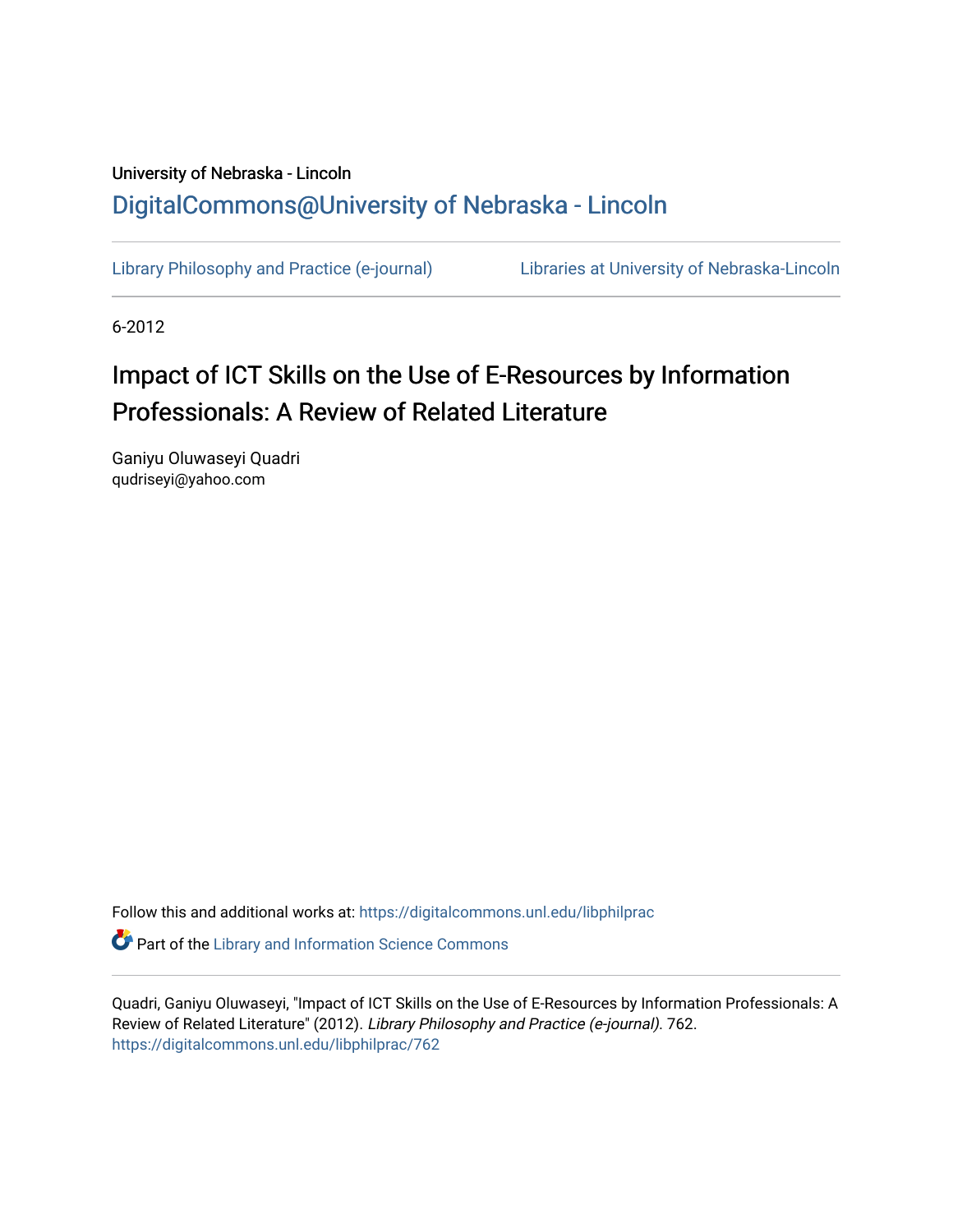### **<http://unllib.unl.edu/LPP/>**

#### *Library Philosophy and Practice* **2012**

ISSN 1522-0222

# Impact of ICT Skills on the Use of E-Resources by Information Professionals: A Review of Related Literature

[Ganiyu Oluwaseyi Quadri](mailto:qudriseyi@yahoo.com)

#### Introduction

Today libraries are shifting their role from the custodian of traditional information resources to the provider of service-oriented digital information resources. Widespread use of computers, increased reliance on computer networks, rapid growth of the Internet and explosion in the quality and quantity of information compelled libraries to adopt new means and methods for the storage, retrieval and dissemination of information.

The modernization of libraries and information centers enabled information transfer and access, there by establishes a network of libraries and information centres. This initiative helped in resource development, resource sharing and their utilization at various levels. Information professionals subscribe to e-journals, CD-ROM databases, online databases, web-based resources, and a variety of other electronic resources. They participate in library consortia and build digital libraries. However, these libraries have been hampered by many constraints to embark on successful application of information and communication technology (ICT) for their operations, resources, and services (Williams & Channaveeraiah, 2008).

In this age of globalization, the importance of ICT to people generally and information professionals in particular cannot be overemphasized. This is true because ICTs facilitate quick and easy access to a wide range of information/information resources world wide. In fact, it is now difficult to imagine a world without information technology. The provision and use of ICT is part and parcel of the entire system, to both the students, information professionals and the institutions. It is one thing to recognize the importance of ICTs and another to know if they are effectively used by professionals, students and academics. If ICTs are put to effective use, the essence of acquiring them is to a large extent justified vice-versa.

Lowe and McAuley (2002) defined information and communication technology literacy as " the skills and abilities that will enable the use of computers and related information technologies to meet personal, educational and labour market goals". Ebijuwa (2005) defined ICT as tools used for collection, processing, storage, transmission, and dissemination of information. With advances in ICT, electronic information resources such as electronic books, electronic journals, CD-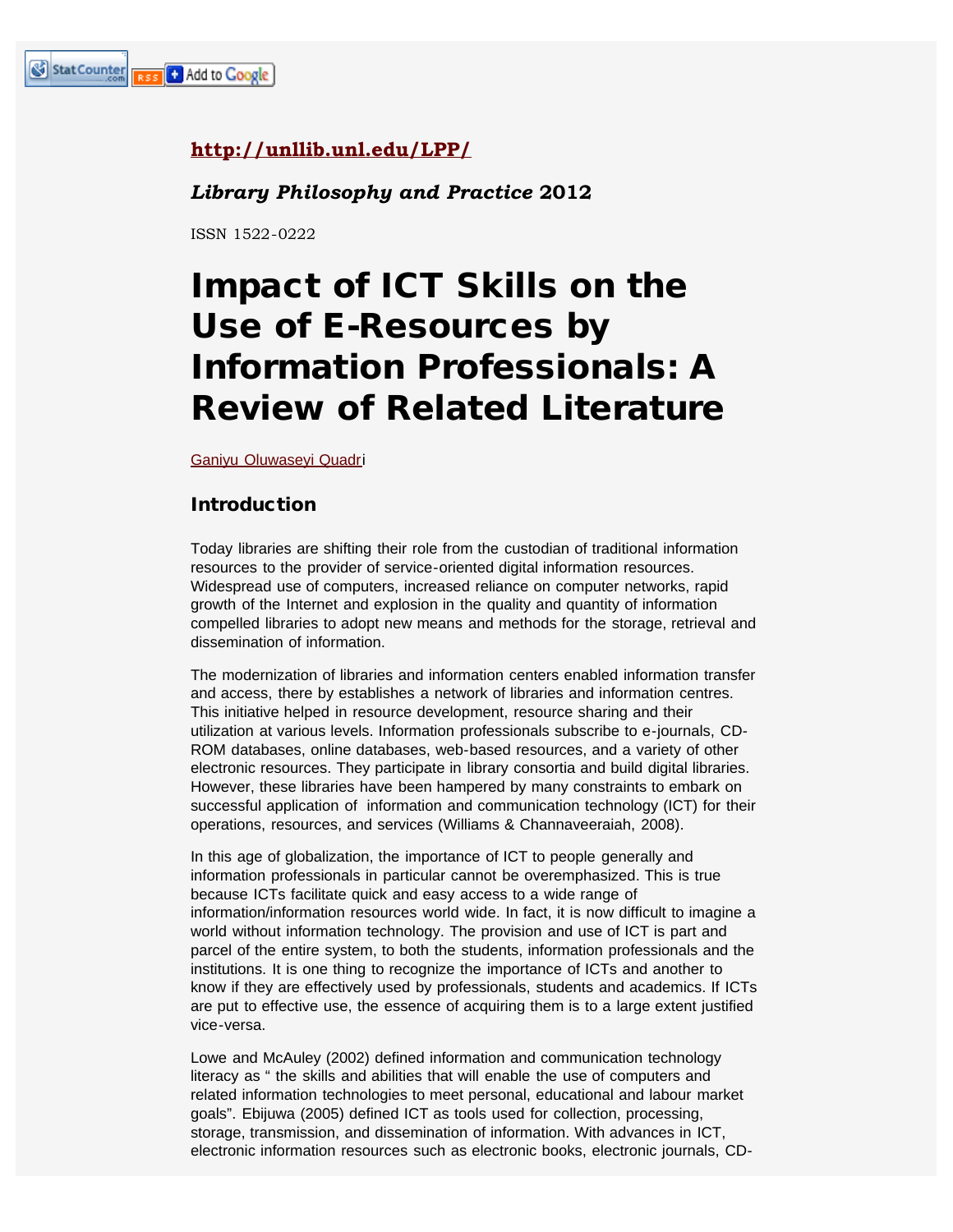ROM databases, OPAC, Online databases and the Internet have launched the world into an information age. No institution or organization can still rely on only traditional printed information resource to perform effectively and efficiently. To librarians, ICT is a significant development that provides tools for managing the avalanche of information generated by modern society.

#### Literature Review

Borrego, et al. (2007) observe that there have been many studies of users of electronic resources in the professional literature in the last few years. In a recent exhaustive review of the literature on the subject, Tenopir (2003) analyzed the results of over 200 studies of the use of electronic resources in libraries published between 1995 and 2003. The main conclusion of this review is that electronic resources have been rapidly adopted in academic spheres, though the behaviour varies according to the discipline.

#### ICT Skills for Information Professionals

In recent years, work for the information professional has become characterized by fast-paced change and new skills requirements. This transformation has been brought about by the constant emergence of relevant new technologies (Ashcroft, 2004). Information professionals are increasingly required to adapt their skills and practice in order to gain an awareness of technological advances. As a result, the profession itself exists in a state of flux alongside these emerging technologies, with traditional roles being increasingly subsumed by new skills and working environments and, therefore, job descriptions (Ashcroft, 2004).

Information professionals are now expected to be aware of and capable of using and demonstrating emerging ICTs (Nwakanma, 2003). There is a need for additional training to augment the traditional skills knowledge base with a competency in ICT use. Information professionals must be flexible and adapt traditional skills to incorporate the requirements of technological advances (Biddiscombe, 2001; Sharp, 2001). Given the current situation, whereby ICTs are being continuously updated or introduced, and traditional formats are being replaced or supplemented by digital formats (such as ejournals and ebooks), it seems likely that there will continue to be a need for regular training for information professionals.

There is also an increased focus on communication skills, with more players involved in the electronic information environment. Information professionals are being called upon to work closely with ICT users and providers (including IT staff) and to work in collaboration with others in the profession (Wittwer, 2001). Some groups of library user lack necessary IT skills to obtain quality information (Stubbings and McNab, 2001) and, therefore, information professionals will be called upon to act as both educators and intermediaries (Sharp, 2001).

Given these circumstances, information professionals are required to have increased teaching and communication skills. It is vital for those in management positions to recognize the imperative of continuing professional development (CPD) and ensure that staff are proactive in maintaining up-to-date levels of expertise. The significance of CPD in this climate has been acknowledged by both the United Kingdom's Chartered Institute of Library and Information Professionals (CILIP) and the United States' American Library Association (ALA).

#### Impact of ICT on Information Professionals

ICTs have become ubiquitous with current and future social and organizational development. The role of these technologies in national development is undeniably significant. As the positive effects of ICTs have continually been noted in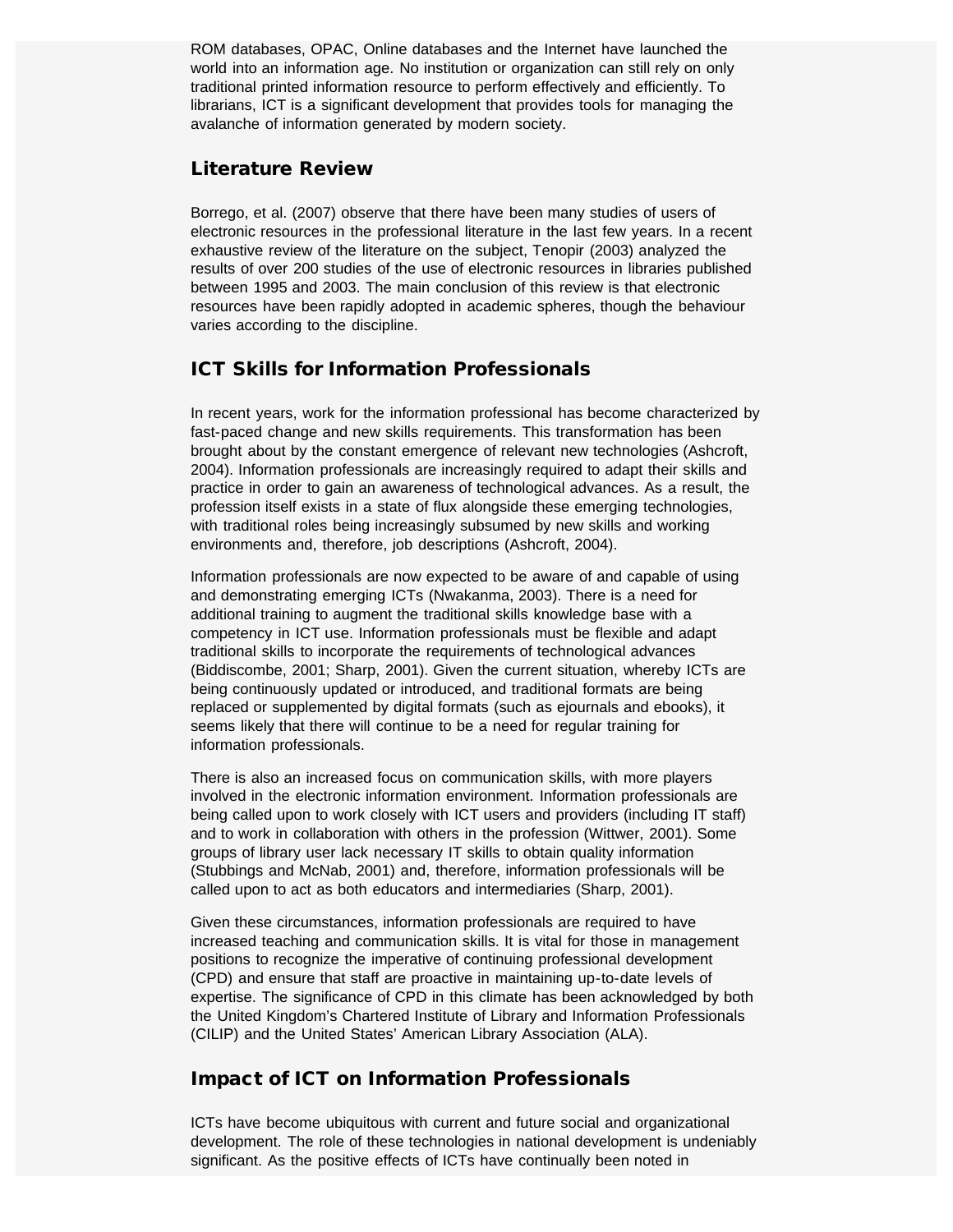developed libraries, it has become critically important for developing libraries of Africa to embrace these technologies. The United Nations Development Programme (2001) refers to ICTs as a "powerful enabler of development" because of the significant impact on the economic, scientific, academic, social, political, cultural and other aspects of life. In higher education and human capacity building, there are significant patterns of change because ICTs are impetus for change in traditional concepts of teaching and learning, as well as prime motivation behind the change in scholarly and professional activities.

Library and Information Science (LIS) academic departments have witnessed not only this increasing globalization of higher education but also that of the LIS work place including the consequent extension of competition beyond traditional, institutional, national and regional boundaries. ICTs are significant in the achievement of LIS educational goals/objectives and the fulfillment of the primary tasks of LIS schools. Hence, with this conclusion came the realization that there was need for greater infusion of ICT knowledge and skills into LIS course content, as well as thorough diffusion of ICT competencies into the LIS professionals.

Sutton (2001) observes that the changes brought into the LIS profession by ICTs can be divided into two major categories, namely, the natural evolutionary changes, on the one hand, and transformatory changes, on the other. As *natural evolution*, the library and information science profession has harnessed ICTs to perform old tasks better through the automation of housekeeping tasks such as reference work, bibliographic services, cataloguing, serials, circulation and acquisition, which are performed more efficiently in an ICT environment. *Transformatory* changes, on the other hand, include the emergence of new functions arising out of an expanded, demand-driven information society, wider and/or interdisciplinary jurisdiction and closer focus on user needs (Sutton, 2001). These transformative trends represent systematic changes that substantially alter the boundaries of the profession. For example, Fourie and Bothma (2006) observe the increased use of the World Wide Web in private, social, business lives of many people and hence note that it is a vital component of the enabling structure for school, university, career and other use for information and communication. This one platform exhibits the fact that those involved in information services need to be sufficiently prepared to handle both the users of information and the attendant technologies. Thus knowledge of networking, communication and retrieval technologies has become core to the profession. And as distinctions continue to blur between telephones, television and computers (Curry, 2000), information professionals, and/or LIS graduates have to be able to navigate information networks competently so as to provide relevant services and materials for their users. Consequently, LIS curricula need to consolidate ICT concepts, knowledge, skills and proficiency into core competencies, and LIS schools need to provide adequate content and practice that will enable LIS graduates and professionals to adapt and use ICTs effectively.

#### Use of E-resources by Information Professionals

Many types of library materials such as journals, books, patents, newspapers, standards, photographs, pictures, motion pictures or music are now available in electronic or digital form. From the user's point of view, digital resources hold many advantages such as time and place convenience, timeliness, ability to search directly on text (as against the catalogue records), ability to link to further reading material and ability to disseminate and share information. From the library's point of view digital format offers convenience of storage and maintenance, cost advantage, ability to target global users, etc. However, digital resources also pose human, social and technological problems, such as discomfiture in reading on the screen, problems in internet access and speed, poor infrastructure, lack of sufficient skills to use the digital resources, and perceptional change resulting from right to use rather than physical possession (Chauhan, 2004) etc.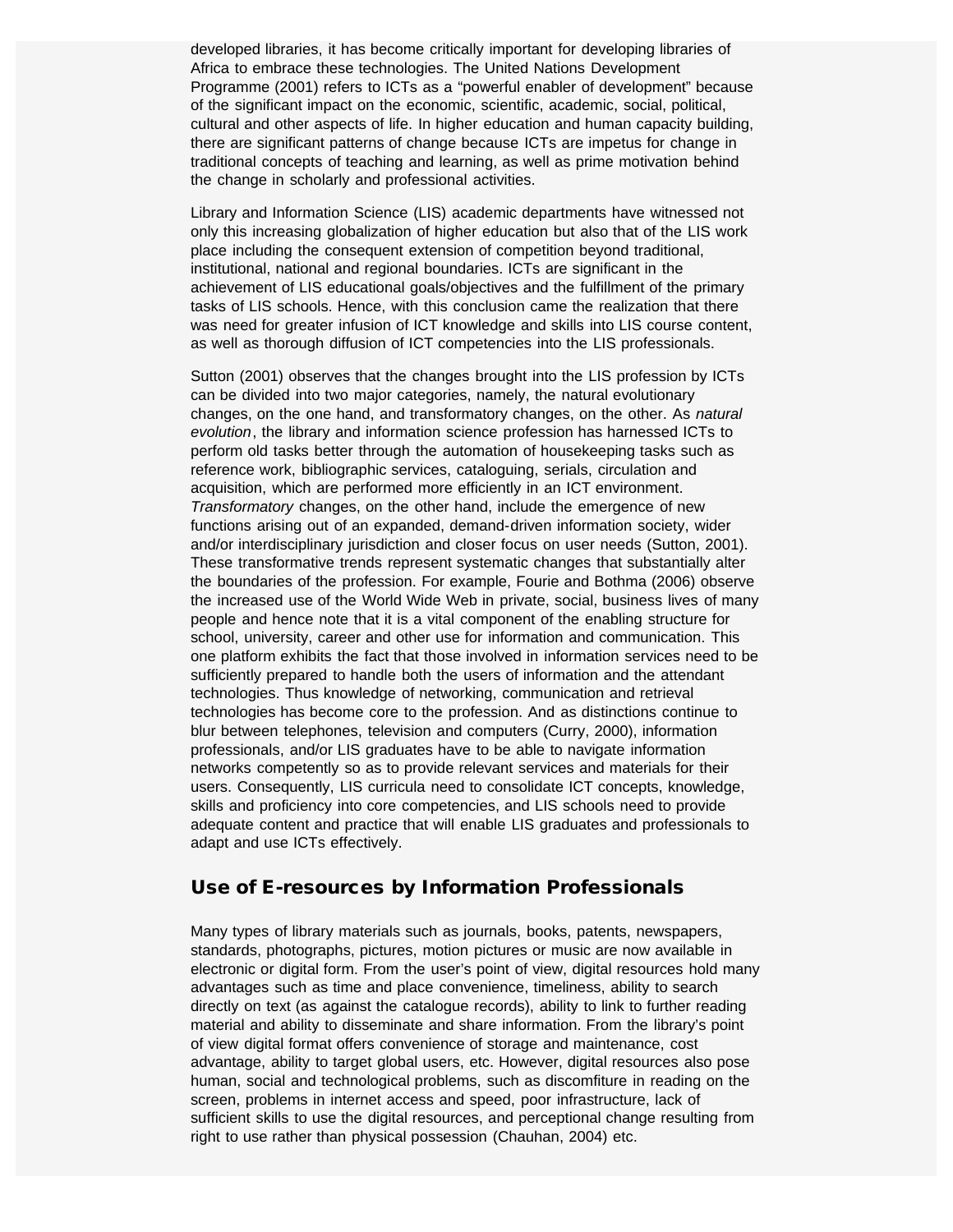E-Journals: Libraries have been exploring to cope with the problems of ever increasing prices of journals, space requirements and decreasing level of usage as the journals get older. Nevertheless, libraries are required to maintain back issues of the journals, usually in bound form. Electronic journal helps the librarians in addressing these problems to a great extent without significantly affecting the service levels. E-journals can be accessed via internet from any web enabled PC. Depending on the type of subscription, one or more users can access the service simultaneously, either directly from an independent web enabled PC or in a local area network through a proxy server (IP addresses based access). E- journals also offer the benefit of full text searching and downloading of articles. Many publishers of electronic journals offer their journals through consortia of libraries at much lower rates. example *INDEST (Indian Digital Library of Engineering, Science and Technology),* and *INFLIBNET* are two such consortia operating in India (Chauhan, 2004). Access to articles in electronic journals can also be made through aggregator services which offer searchable databases of contents of ejournals from several publishers, and links to journal site for full text ( Chauhan, 2004). Emerald, OCLC and J-Gate are some of the example of e-journal aggregator services. The main disadvantage of electronic journal is that libraries cannot physically possess the journals.

E-Books: E-book has been described as a text analogous to a book that is in digital form to be displayed on a computer screen. E-books can be read just like a paper book, using dedicated E-Book reader such as *Gemstar eBook* or on a computer screen after downloading it. There are also some newer technologies developing such as electronic paper, which is much like paper, except that the text can be changed, and talking books in MP3 format. E-book offer advantages like portability, 24 hours access, text search, annotation, linking, and multimedia and self-publishing possibilities. Development of e-book is still in the infancy stage and issues like compatibility, e-book readers, availability and intellectual property rights are to be addressed before it can be implemented on large scale (Chauhan, 2004).

Information professionals' is another variable influencing the use of electronic resources. It is reasonable to assume that the more an information professionals uses the library, the more familiar they will be with its resources, including its electronic resources. However, if an information professional use the library primarily as a quiet and convenient place to study, they may not be aware of its resources at all, as compared to the one who never puts a foot in the library. Several studies have shown that information professionals use the library mostly as a place to study and make photocopies, but do not make great use of some of the available library services, such as interlibrary loan and the reference desk (Whitmire, 2001b).

The library website is created as a tool to serve the user and professionals. It serves as a channel of communication for various activities of the library and works as a knowledge portal to all the library users including information professionals (Whitmire, 2001). Along with the electronic recourses it enlists various other activities related to the library. The website is updated at regular intervals and is suitably linked with the university website. It provides up to date information on library collection, library rules and regulations, online services, links to the major ejournal databases, publications of library professionals, links to other central universities. It also serves as a gateway to announce new initiatives and activities. As far as electronic resources are concerned, library website enlists all the resources on a single web page termed as 'Online Services'. It further provides links to subscribed databases, UGC-Infonet databases, public domain databases, OPAC, DELNET, JCCC@UGC-Infonet, popular magazines, etc. Through the 'Online Service' webpage users get access to all e-resources, which are further listed on separate page with a brief description. A screen shot of the library website is given. The website is highly accessed by the user communities. Many more value additions will be made to the website with the passage of time (Singh, and Jindal, 2009).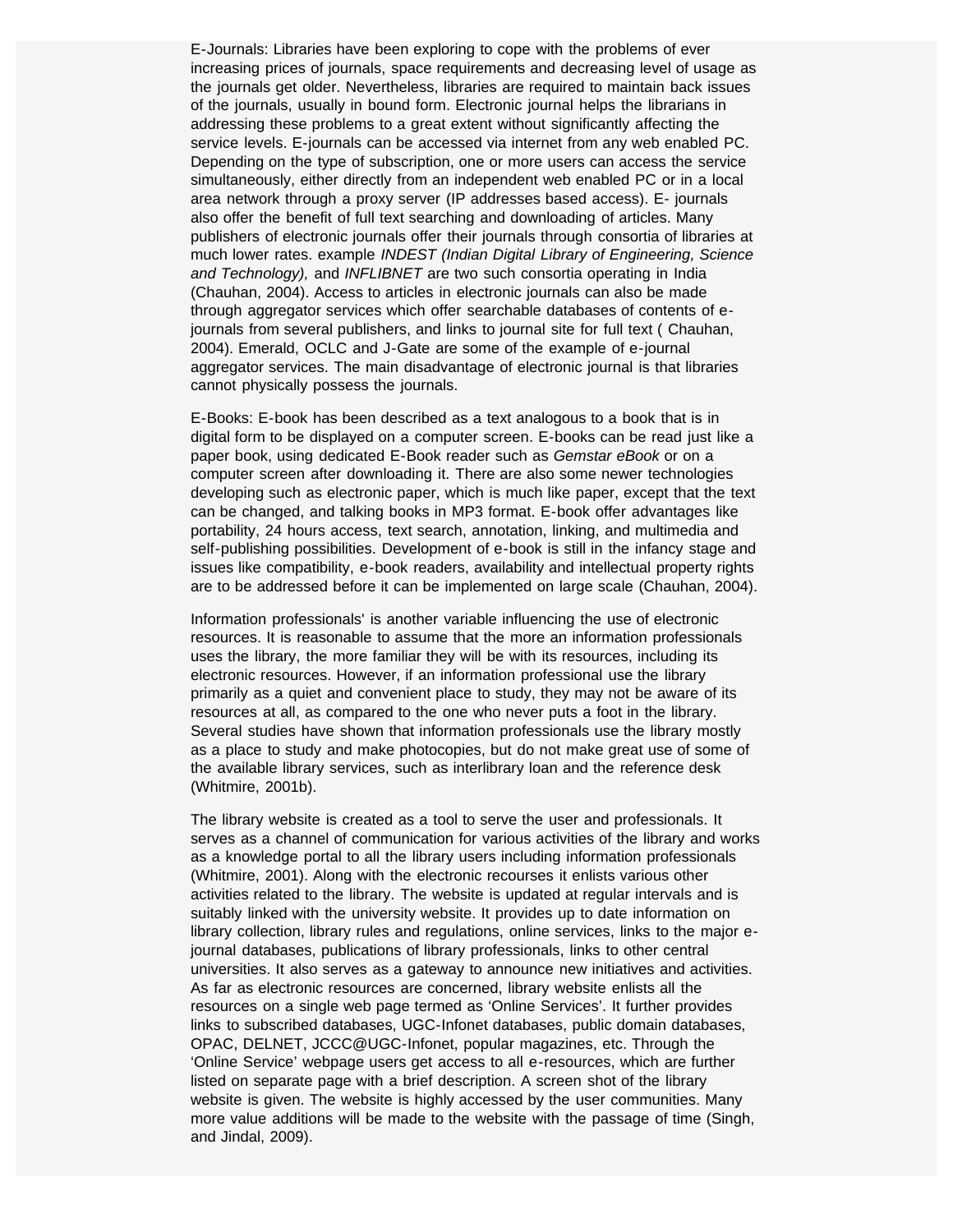It is believed that it keeps the user up-to-date as far as the databases are concerned. Once the users are aware of the availability they will use it. Besides, also provide e-referencing service. Users send their queries through e-mails regarding various library services and especially for e-resources. The queries are promptly responded by the reference personnel (Singh, and Jindal, 2009).

#### ICT Challenges Facing Information Professionals

There a number of challenges facing information professionals on the use of ICT in information provision particularly in libraries in African countries, and these includes:

a. Inadequate technological infrastructure to support the integration of ICTs in the curricula (Manda, 2006). This refers to issues as poor or lack of national ICT policy, low internet connectivity, inadequate supply of electricity, inadequate number of PCs, etc. There is need for policies that deregulate satellite communication and other telecommunication links, regulate ISPs, regulate government and cross-border data flows, etc. ICT policies can help address stringent tax regimes that still treat computers, communication equipment and other peripherals as luxury items, thus imposing heavy import duties on them and subsequently rendering these items very expensive.

Internet access is now widely available, but the efficiency is poor as many libraries in African countries experience downtime, several times a week (Manda, 2006). The telecommunication services are the root cause of these downtimes in terms of, either, low bandwidth, technical faults and other network configuration problems. As Jensen (2005) puts it, there are also "many external systemic factors such as electricity, transport networks, import duties" etc, which impact on internet service delivery on the African continent. In some institutions, access is limited, not only by the number of Internet service points, but also by the time that access is available or permitted, leave alone the difficulty of bandwidth. Yet for research purposes, access to the Internet is no longer a luxury or privilege for only a few people because in academic circles, access to the Internet and hence to the world's stores of knowledge is a necessity. Libraries in African still need to lobby to gain greater access to Internet resources for academic staff and/or research. Thus there is urgent need for improved ICT policies and infrastructure in institutions and countries.

b. Funding/sustainability of the technology is the major non-technical constraint in LIS schools (Minishi-Majanja, 2004). Most universities decry the issue of underfunding in most of its functions. Besides, the unprecedented, phenomenal and multifaceted growth and development of the ICTs themselves pose another challenge. This rapid pace and transient nature of technological development requires sustained funding. While the centralization of ICT services, hence funding, has been found to be the most affordable system for institution-wide development and use of ICTs, it only works well where there exists a policy that has explicitly incorporated the goals and needs of all sectors, including those of the libraries and information centers. In institutions where the political economy is slanted, coupled with the absence of such a policy, libraries and information centres may suffer from neglect and hence be unable to develop and use ICTs.

c. Expertise. Among the constraints cited by respondents in the study (Minishi-Majanja, 2004) were the issues of (a) re-skilling lecturing staff so as to improve their ICT competency, (b) lack of systems manager/support staff and/or ICT experts, and (c) low levels of students' epistemological access. Manda (2006) observes the lack of ICT knowledge and skills among staff. Ikoja-Odongo (2006) decries the problem of brain drain i.e. that staff sent overseas for training either do not return to their posts or are taken up by other organizations that are able to offer them higher remuneration. This suggests that in so far as re-skilling academic staff is concerned, opportunities are available but there is still no guarantee that the problem will be solved because of the prevalence of skills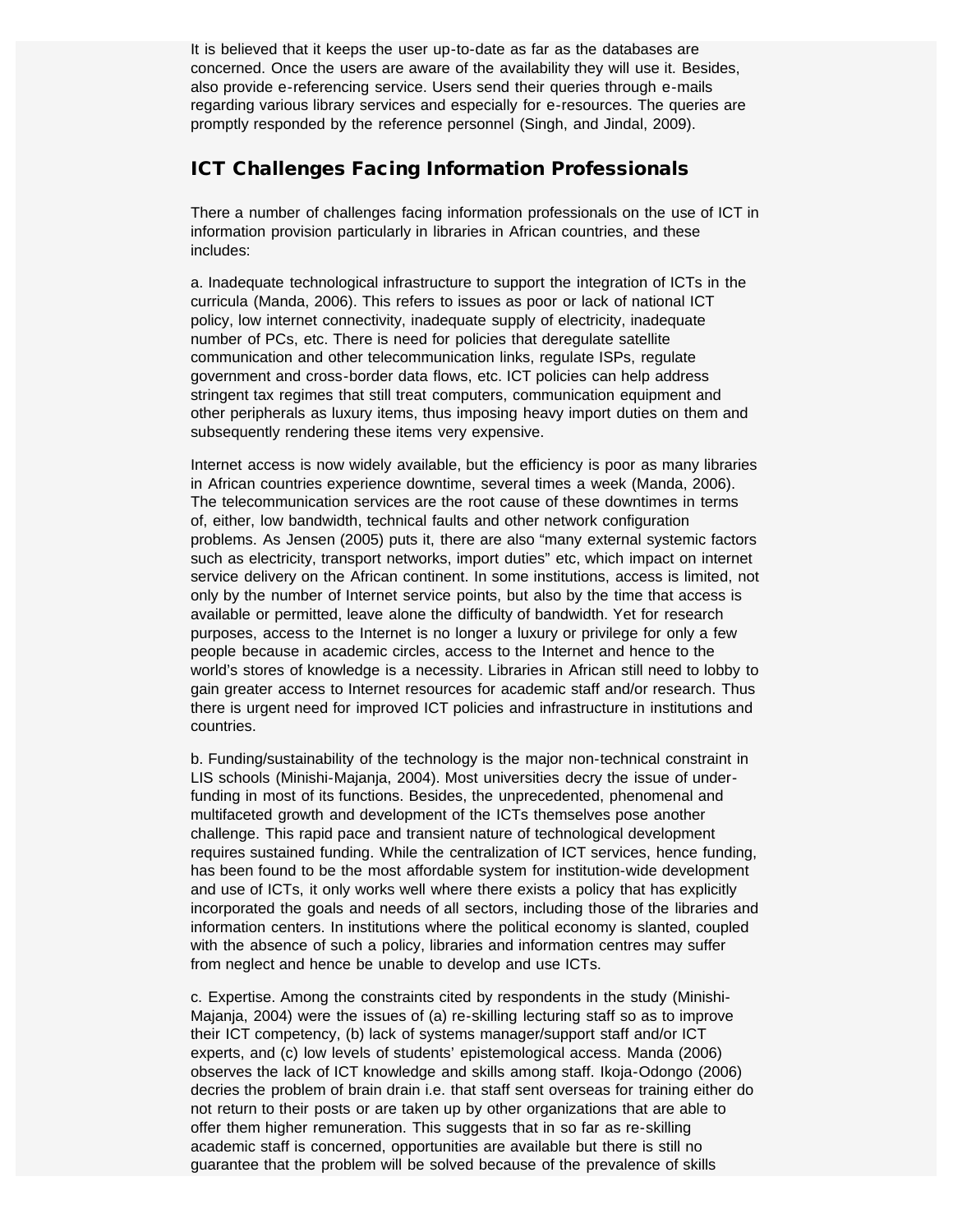shortage at macro/national levels.

There is still a serious need for technical support with high level expertise in the maintenance aspects of ICTs. Because of poor maintenance and insufficient skills to diagnose system problems and swap parts, there are many out-of-commission machines which could easily be re-activated and used. The problem of technical expertise is two faceted. In the first place, there are not enough people qualifying or attaining ICT specialist skills at the speed at which the technologies are adopted. Secondly, the problem of brain-drain whereby the few experts opt for better paying jobs overseas.

#### Summary of Review

ICT skills is important as it is a pre-requisite for networking of e-library services and resource sharing. It also enables promotion of e-learning, usage of e-Journals / e-Books and creation of electronic institutional repositories. The operations in a library require ICT skills in order to achieve more efficient and effective functioning and for providing excellent library and information services.

ICT infrastructure would involve hardware, software, and other telecommunication facilities. Sufficient ICT skill is very essential for the successful application of ICT in libraries. The application of ICT to store and process vast amount of information coupled with the ability of information professionals to transmit this information from one location to another has tremendous impact on the storage, retrieval, and dissemination of information in libraries. The value of electronic resources and services are that it can be easily shared, distributed, updated, manipulated, and rapidly searched. Lastly, the usage of all e-resources is becoming high and well appreciated. The impact of ICT skills has promoted the usage of electronic resources in terms of e-journals, e-books, etc.

#### **Conclusion**

The information professional with high computational skills are more likely to use the electronic information resources more than those with inadequate ICT skills. More so, web enabled services are provided through library web page. New services include access to the internet and internet based tools and services, access to electronic information sources and digital library of local and institutional documents. Journals, books, dissertation and theses, course material and patents are some of important sources of information that are now available in electronic form. Electronic resources provide 24 hours any where flexibility and convenience of use by multiple users and full text searches and faster delivery. Subject gateways are one of the useful tools to provide web access to internet resources. Digital libraries provide local contents in the electronic form through internet to global clients. Finally, it is necessary to be proactive and to develop a stronger understanding of future Learning needs and future learning environments. Prospective work on ICT-enabled learning would help to grasp the opportunities offered by ICT to prepare for learning in the  $21<sup>st</sup>$  Century that embraces digital technologies for better learning, for better assessment of learning outcomes and achievements, for better teaching and for better social inclusion.

#### Recommendations

- 1. Funds should be made more available to equip e-libraries with sophisticated technological equipment needed for e-resources.
- 2. Training courses should be organized for the awareness and use of eresources for information professionals
- 3. Access to internet should be made available at little or no cost for information professionals in other to use e-resources often.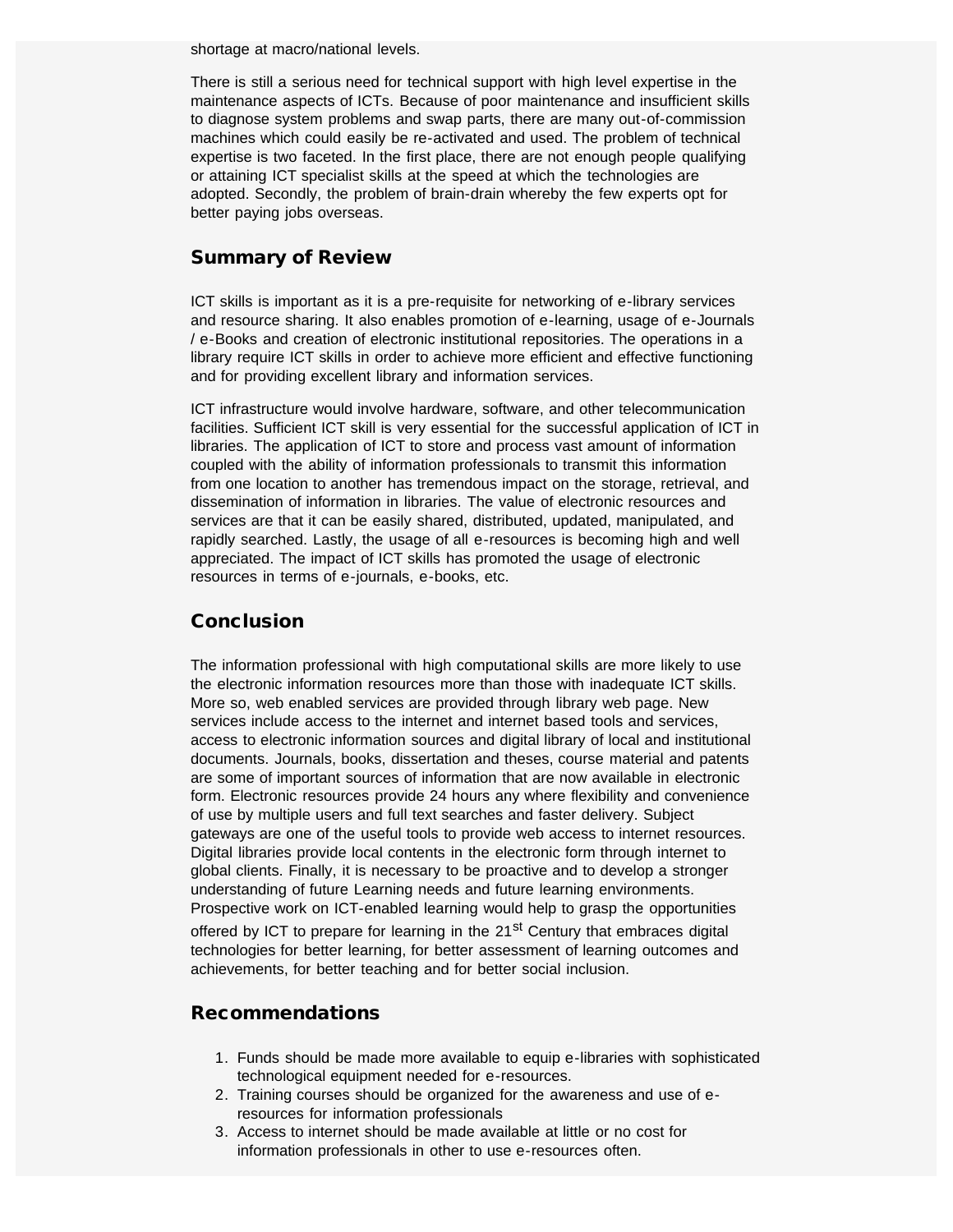#### References

American Libraries Online (2000). Germany pledges Internet access for libraries by 2001. Available: [www.ala.org/alonline/news/2000/001009.html](http://www.ala.org/alonline/news/2000/001009.html)

Ashcroft, L., & Langdon, C. (1999). Electronic journals and university library collections. C*ollection Building*, 18 (3): 105-113.

Ashcroft, L. (2004). Developing competencies, critical analysis and personal transferable skills in future information professionals. *Library Review*, 53 (2): 82- 88.

Biddiscombe, R. (2001). The development of information professionals' needs for Internet and IT skills: Experiences at the University of Birmingham. *Program*, 35 (2): Apr, 157-66. British Library, London, *British Library Research and Innovation Report* 152.

Borrego, A., et al. (2007). Use and users of electronic journals at Catalan Universities: The results of a survey. *Journal of Academic Librarianship. 33*(1).

Chauhan B.P. (2004). ICT enabling library and information services: Winter School on ICT Enabling Library & Information Services, Patiala.

Curry, A. (2000). Canadian library and information science education: Trends and issues. *Education for Information*, 18 (4): 325-337.

Ebijuwa, A.A. (2005). Information and Communication Technology in university libraries: The Nigeria experience. *Journal of Library and Information Science 7* (1&2): 23-30.

Fourie, I., & Bothma, T. (2006). Addressing the digital divide in teaching information retrieval: a theoretical view on taking students from ICT access to knowledge sharing. *The Electronic Library,* 24 (4):469-489.

Ikoja-Odongo (2006). Integrating ICTs into LIS curriculum in Uganda. A paper presented at the IFLA workshop on integrating ICTs in LIS curriculum in Africa. 21- 23 November 2006 at Safari Court Hotel, Windhoek-Namibia.

Jensen, M. (2005). The African experience: Building both supply and demand: A presentation at the InfoDev workshop, March 14, 2005 at the World Bank Office, Paris. Available: [http://www.infodev.org/en/Publication.52.html.](http://www.infodev.org/en/Publication.52.html)

Lowe, G., & McAuley, J. (2002). Adult literacy and lifeskills survey, Information and Communication Technology literacy assessment framework. 1-14. 13 August 2002 [www.ets.org/all/ICTL\\_2nd\\_framework.pdf.](http://www.ets.org/all/ICTL_2nd_framework.pdf)

Manda, P.A. (2006). State of ICTs in LIS curriculum in Tanzania. A paper presented at the IFLA workshop on integrating ICTs in LIS curriculum in Africa. 21- 23 November 2006 at Safari Court Hotel, Windhoek-Namibia.

Minishi-Majanja, M.K. (2004). *Mapping and audit of Information and Communication Technologies in LIS education in Africa*. Unpublished doctoral thesis, University of Zululand, South Africa.

Nwakanma, C.D. 2003. Information technology competencies: Identifying knowledge depths for library and information science education. *Canadian Journal of Information and Library Science*, 27 (4): 75-6.

Sharp, K. 2001. Internet librarianship: Traditional roles in a new environment. *IFLA Journal*, 27 (2): 78-81.

Singh, R. & Jindal, S.C. 2009. Promoting the use of e-resources in teaching, learning and research. International CALIBER, held at Uppsala, 27-29, Sept. 2009.